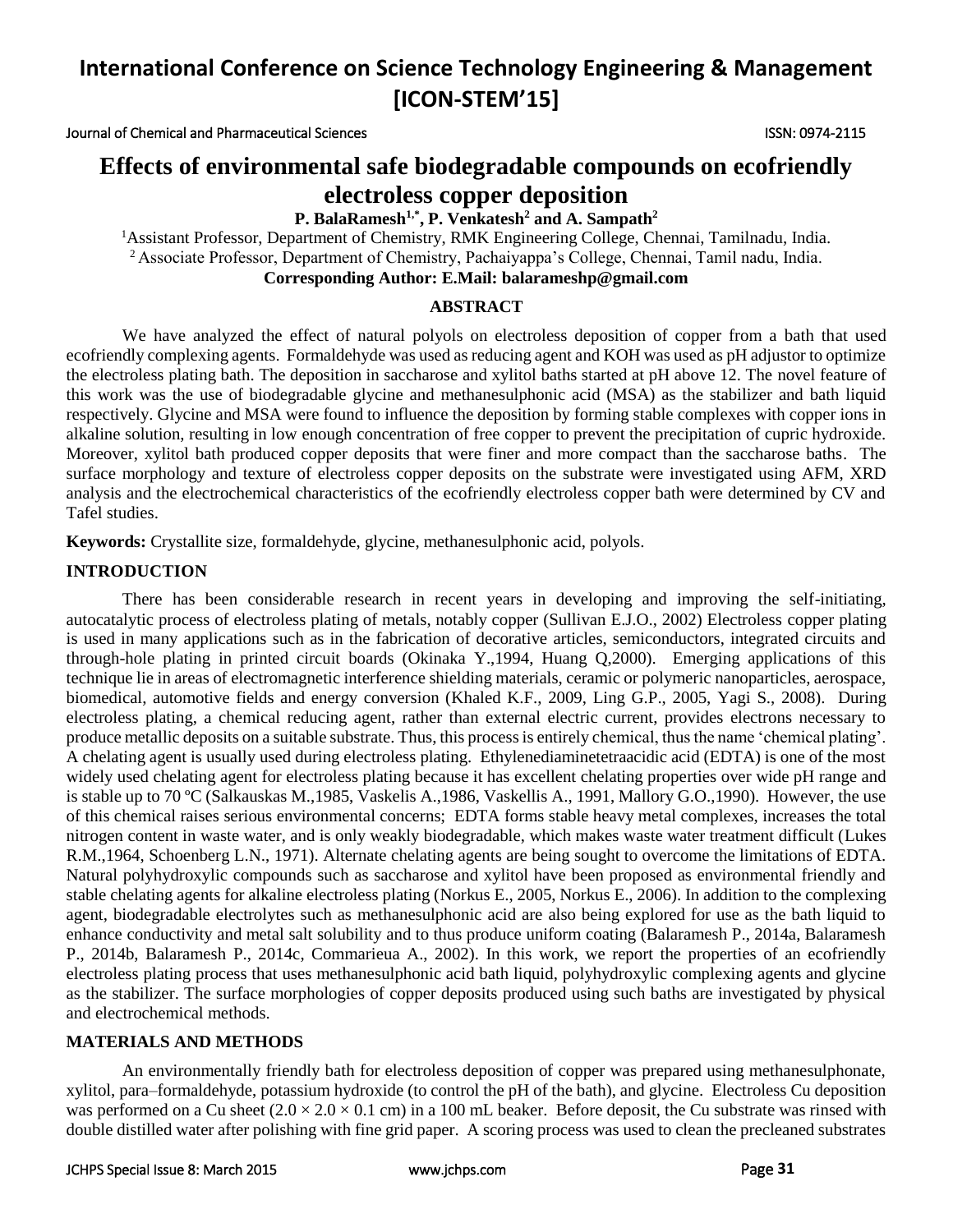### JCHPS Special Issue 8: March 2015 [www.jchps.com](http://www.jchps.com/) Page **32**

### **International Conference on Science Technology Engineering & Management [ICON-STEM'15]**

### Journal of Chemical and Pharmaceutical Sciences ISSN: 0974-2115

using KOH solution. After rinsing with distilled water, surface etching was performed using a solution of KMnO<sub>4</sub> and H2SO<sup>4</sup> to remove any oxidized layer on the surface. In order to improve the deposition rate and adhesive properties of the Cu thin film, the surface was sensitized using SnCl<sub>2</sub> solution (SnCl<sub>2</sub> mixed with HCl) and activated using HCl solution of PdCl<sub>2</sub>.

**Calculation for rate and thickness of copper deposits:** The rate of the electroless copper deposit was calculated using the following equation<br>  $Rate of deposition(\mu m/h) = Thickness / Deposition time$ equation

From the weight of the deposit, total plated area and density of the copper, thickness was calculated as follows.<br>  $Thickness(\mu m) = \frac{W \times 10^4 \times 60}{4 \times D}$ 

$$
Thickness(\mu m) = \frac{W \times 10^4 \times 60}{A \times D}
$$

**Table.1. Bath compositions of copper methanesulphonate saccharose and xylitol plain bath with glycine stabilizers** 

| $(1$ ppm $)$                |                          |                              |                           |                              |  |
|-----------------------------|--------------------------|------------------------------|---------------------------|------------------------------|--|
| <b>Bath contains</b>        | Saccharose plain bath    | <b>Stabilizers used bath</b> | <b>Xylitol Plain bath</b> | <b>Stabilizers used bath</b> |  |
| $CuMS$ (II) ion contacting  | 3 g/L                    | 3 g/L                        | 3 g/L                     | 3 g/L                        |  |
| salt<br><b>Saccharose</b>   | $20 \text{ g/L}$         | $20 \text{ g/L}$             | $\overline{\phantom{0}}$  |                              |  |
| <b>Xylitol</b>              | $\overline{\phantom{a}}$ |                              | $20 \text{ g/L}$          | $20 \text{ g/L}$             |  |
| <b>HCHO</b>                 | $10 \text{ g/L}$         | $10 \text{ g/L}$             | $10 \text{ g/L}$          | $10 \text{ g/L}$             |  |
| KOH(pH)                     | 12.75                    | 12.75                        | 13.25                     | 13.25                        |  |
| <b>Temperature</b>          | $30^{\circ}$ C           | 30 °C                        | 30 °C                     | 30 °C                        |  |
| <b>Glycine</b> (stabilizer) | $0$ ppm                  | l ppm                        | $0$ ppm                   | l ppm                        |  |

**Characterization of coating surface:** Atomic force microscope (AFM) (NanoSurf Easy Scan2, Switzerland) was used to analyze the surface roughness of the Cu deposits. X-ray diffraction, (X'Pert-Pro, P-analytical) was used to identify the structural properties of the copper deposits. The Debye-Scherrer (1916  $&0.1917$ ) equation for calculating the particle size is given by,

$$
D = K \lambda / \beta \cos \theta
$$

Specific surface area of the copper deposits is determined by the formula.

$$
S = \frac{6 \times 10^3}{d \rho}
$$

**Electrochemical studies:** Cyclic voltammetric curves were obtained using a standard electrochemical analyzer (CHI-600D Austin USA). The copper methanesulphonate solution was deaerted with nitrogen gas. The counter electrode was platinum wire and reference electrode was Ag/AgCl with saturated KCl solution. The voltammograms were recorded at room temperature (28 $\pm$ 2 °C) in 0.1 M Na<sub>2</sub>SO<sub>4</sub> as supporting electrolyte. Standard glassy carbon electrode was used as working electrode and the voltammograms were recorded in the range of  $-1.2$  to  $+0.5$  V with a scanning rate of 50 mVs<sup>-1</sup>. The rate of copper deposits can be determined using deposition current values obtained from the Tafel plots. The copper deposition rate can be calculated using the following ASTM standard equation.<br> *deposition rate*  $(\mu m/h) = 3.7328 \times 10^{-4} \left[ \frac{i_{dep}}{\rho} \right] \times Eq. wt$ 

$$
leposition\ rate\left(\mu m/h\right) = 3.7328 \times 10^{-4} \left[\frac{i_{dep}}{\rho}\right] \times Eq. wt
$$

### **RESULTS AND DISCUSSION**

**Effect of temperature on bath condition:** In the plain bath i.e., methanesulphonate bath without addition of stabilizer, deposition rate increased with increase in temperature. However, the bath was stable only up to 40  $^{\circ}$ C. The bath with stabilizers was stable up to 45 °C. There was a turning point at 45 °C at which the stability of the baths reversed. At elevated temperatures, the whole bath reaction was accelerated to an extent that the deposition reaction was completed within 3-5 hours.

On removing the substrate plate from the bath after the stipulated duration of coating, the excess unused reactants in the bath underwent reduction at a slow phase and copper was found to collect at the bottom of the bath and coat the inner surface of the container. Increasing the concentration of the stabilizer can prolong the stability of the bath.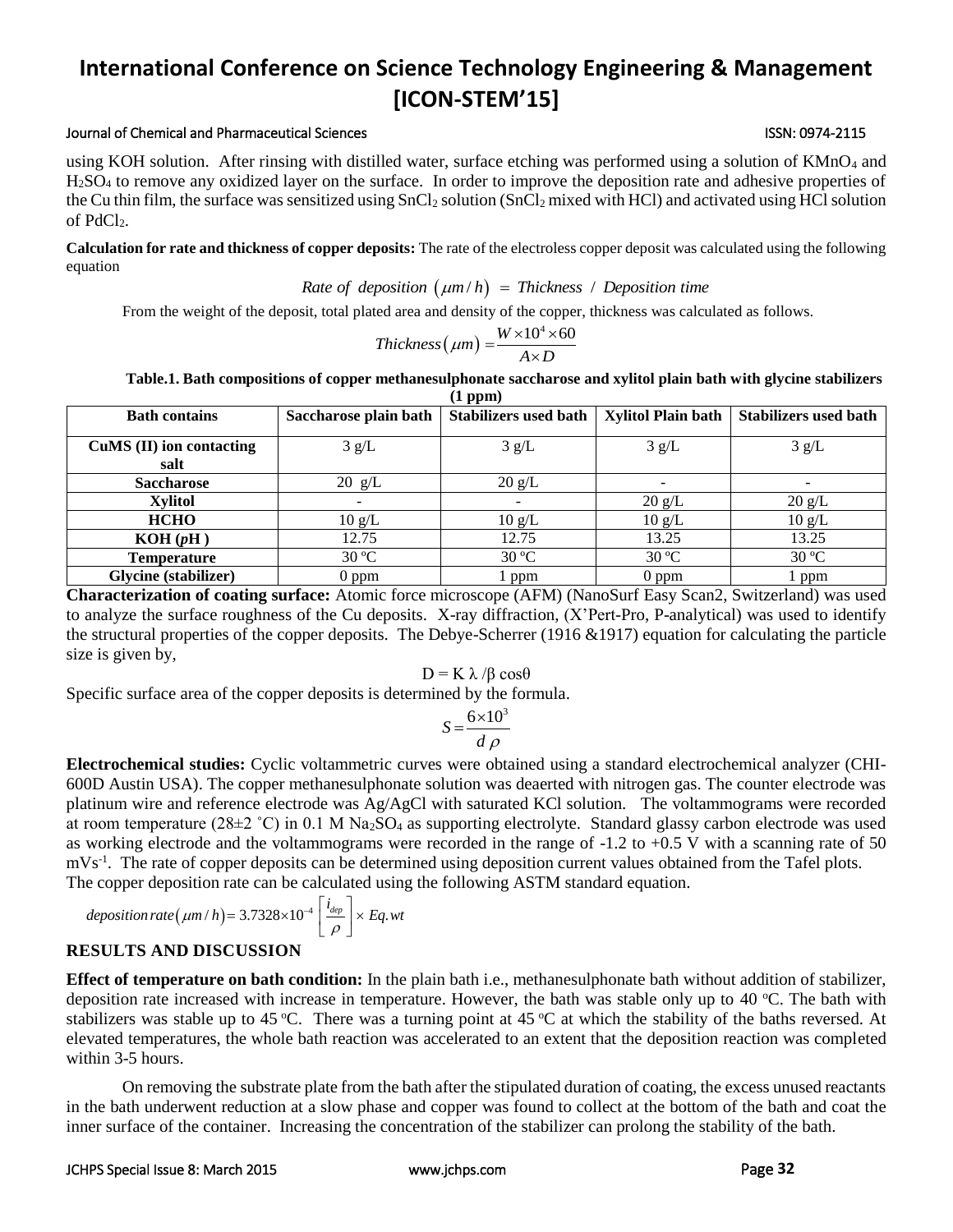#### Journal of Chemical and Pharmaceutical Sciences ISSN: 0974-2115

**Deposition rate and thickness of copper deposits:** Bindra *et.al* 1990 observed that glycine decreases the plating rate and increases ductility and tensile strength for copper deposits in electroless bath. Glycine and formaldehyde form condensation product that reduces the free formaldehyde concentration in the bath, which in turn reduces the plating rate and improves the deposit characteristics. A similar effect was noticed when we used 1 ppm glycine in the methanesulphonate bath. The resulting physical parameter such as deposition rate and thickness of copper deposits also supported this effect.

| Table.2. Effect of temperature on deposition rate and stability of saccharose and xylitol containing methanesulphonate plain |
|------------------------------------------------------------------------------------------------------------------------------|
| bath with glycine stabilizers (1 ppm)                                                                                        |

| Temperature<br>$({}^0C)$ | <b>Saccharose</b><br><b>Plain bath</b> | <b>Xylitol</b><br>plain bath | Bath<br>condition | <b>Saccharose</b><br>with glycine<br>(1 ppm) | <b>Xylitol</b><br>with glycine<br>(1 ppm) | <b>Bath</b><br>condition |
|--------------------------|----------------------------------------|------------------------------|-------------------|----------------------------------------------|-------------------------------------------|--------------------------|
|                          |                                        | Deposition rate $(\mu m/h)$  |                   | Deposition rate $(\mu m/h)$                  |                                           |                          |
| $28 + 2$                 | 2.87                                   | 3.23                         | Stable            | 2.32                                         | 2.82                                      | Stable                   |
| 35                       | 3.02                                   | 3.30                         | Stable            | 2.48                                         | 3.02                                      | Stable                   |
| 40                       | 3.45                                   | 4.60                         | Stable            | 2.68                                         | 4.26                                      | Stable                   |
| 45                       | 4.31                                   | 5.75                         | Less stable       | 3.16                                         | 5.18                                      | Stable                   |
| 50                       | 6.32                                   | 7.18                         | Un stable         | 3.68                                         | 5.92                                      | Less stable              |
| 55                       |                                        |                              |                   | 3.98                                         | 6.96                                      | Un stable                |



**Figure.1. Effect of temperature on saccharose and xylitol containing methanesulphonate plain bath with glycine stabilizers (1 ppm)**

**Surface morphology and structural property:** AFM images of copper deposits on methanesulphonate baths with saccharose and xylitol and with and without glycine as stabilizer were studied. The (a) topography (b) 3-D image and (c) surface area of the deposits were observed. The saccharose plain bath produced maximum roughness of 340 nm. The deposits were dark brown for saccharose baths without stabilizers. However, on addition of 1 ppm of glycine, the deposits became semi bright. Xylitol plain bath produced bright copper deposits with a roughness value of 303 nm.

The structures of copper deposits change with the solution compositions and the plating rate. Junginger *et al*. (1988) suggested that the preferred orientation and structure of the deposits can be explained in terms of the surface free energy of the film and kinetic factors. It was proposed in the case of FCC copper films that the atoms are arranged along the plane with the lowest surface energy, i.e., (111) plane. However, the presence of methanesulphonate resulted in a larger number of copper ions, because of high conductivity and solubility leading to (200) plane. Moreover, increase of the over potential favors the growth of (200) plane which is of relatively lower surface energy than (220) plane and the growth of (111) plane is suppressed by the addition of the methanesulphonate ion. The crystallite size of the copper deposits can be estimated using Debye-Scherrer's equation the specific surface area value is proportional to line width (FWHM) and inversely proportion to the crystallite size. The changes in crystal morphology may be attributed to the presence of hetero compound like nitrogen. Since stabilizers are typically electron donors, and increased chemisorptions of the metal on their surface results in finer deposits and compact structure. Table 3 shows that the results of the crystallite size and specific area were in good agreement with AFM studies.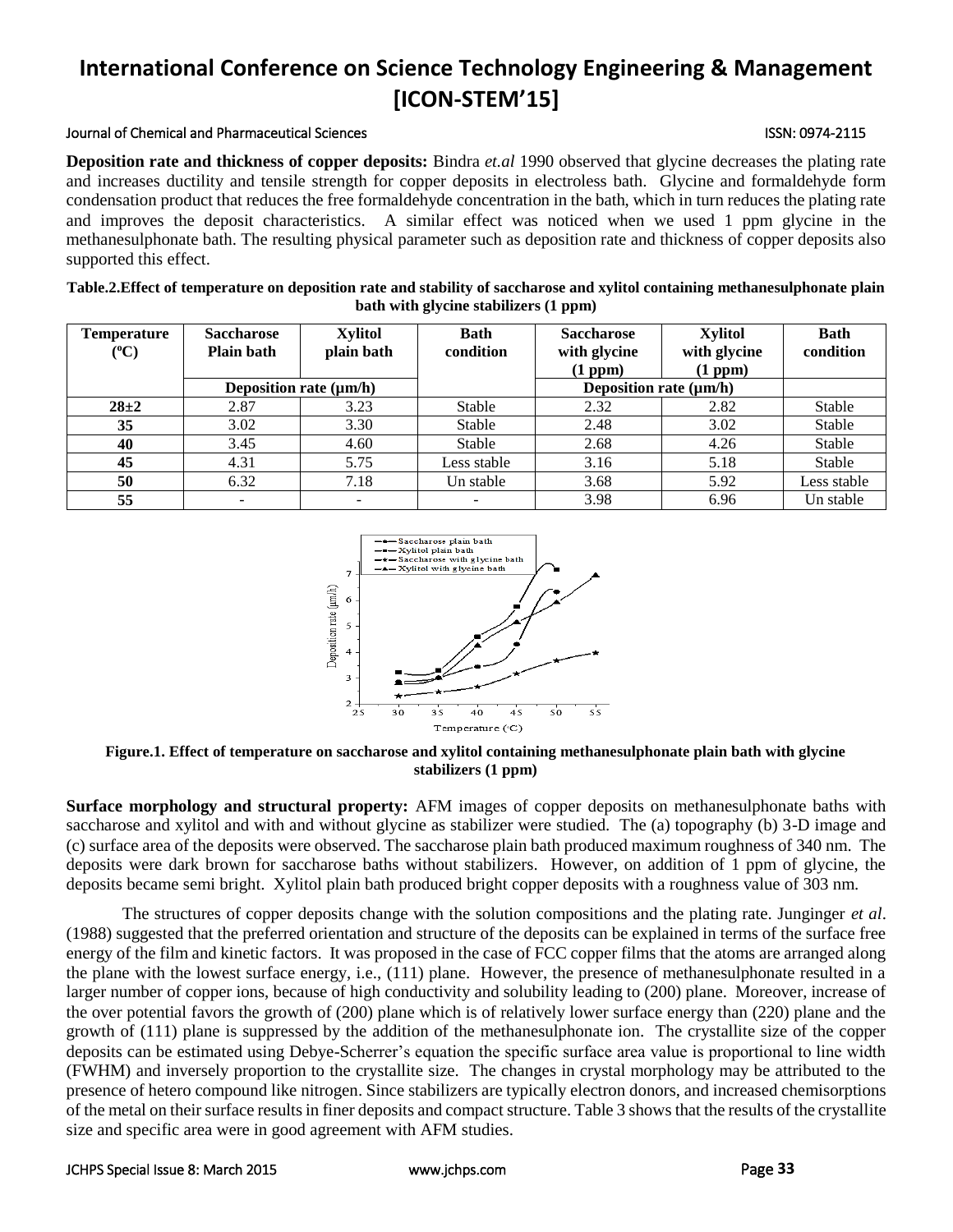### Journal of Chemical and Pharmaceutical Sciences ISSN: 0974-2115

**Electrochemical studies:** During cyclic voltammetry, the inhibiting effect of stabilizers results in low anodic peak potential value. The low-energy oxidation process is enhanced by the stabilizers. The appearance of a sharp peak indicates that the rate of oxidation is high. High anodic peak current values also indicate that the stabilizer inhibits the deposition of copper. The anodic peak potential values and anodic peak current values describe the quality and quantity of deposits.

Tafel polarization plot is another way to calculate the deposition rate by using mixed potential theory. Onho *et al*. (1985) determined the mechanism of deposition rate by an electrochemical polarization method that involves obtaining the E<sub>corr</sub> and I<sub>corr</sub> values from the Tafel plot and applying it to the ASTM standard equation. The I<sub>corr</sub> value of glycine was lower than those of saccharose and xylitol plain bath. Ecorr values also supported the shift of the potential towards negative values and confirmed the inhibiting property of glycine. These results are in good agreement with weight gain studies.

**Figure.2.AFM images of copper deposits on methanesulphonate baths (a) topography of copper deposits (b) 3-D image and (c) surface area; (1a,1b,1c) - saccharose plain bath, (2a,2b, 2c) - xylitol plain bath, ; (3a,3b,3c) - saccharose plain bath with glycine (1 ppm), (4a,4b, 4c) - xylitol plain bath with glycine (1 ppm)**

| Table.3. Influence of various surface morphologies of saccharose and xylitol plain bath with glycine stabilizers (1 ppm) on |  |
|-----------------------------------------------------------------------------------------------------------------------------|--|
| electrolysis copper bath.                                                                                                   |  |

| <b>Surface morphologies</b>             | <b>Saccharose</b>      | <b>Xylitol</b>         | <b>Saccharose</b>      | <b>Xylitol</b>         |
|-----------------------------------------|------------------------|------------------------|------------------------|------------------------|
|                                         | <b>Plain bath</b>      | plain bath             | with glycine (1 ppm)   | with glycine (1 ppm)   |
| Anodic current value $(I_{pa-1})$ $(A)$ | $1.086 \times 10^{-5}$ | $5.924 \times 10^{-6}$ | $8.043 \times 10^{-6}$ | $3.813 \times 10^{-6}$ |
| Anodic potential value $(E_{pa-1})$ (V) | $-0.2354$              | $-0.2275$              | $-0.4044$              | $-0.4040$              |
| Crystallite size (nm)                   | 131                    | 126                    | 165                    | 152                    |
| Deposition rate $(\mu m/h)$             | 2.87                   | 3.23                   | 2.32                   | 2.82                   |
| Deposition rate (µm/h) (Tafel)          | 0.497                  | 0.543                  | 0.244                  | 0.253                  |
| Ecorr value                             | $-481.28$              | $-441.77$              | $-490.15$              | $-473.50$              |
| <b>Lcorr value</b>                      | 37.55                  | 41.01                  | 18.47                  | 19.09                  |
| Roughness value (nm)                    | 340                    | 303                    | 208                    | 142                    |
| Specific surface area $(m^2/g)$         | 5.112                  | 5.315                  | 4.058                  | 4.406                  |
| Thickness $(\mu m)$                     | 172.2                  | 193.8                  | 139.2                  | 169.2                  |

# $(1a)$  $(1c)$  $(1b)$  $(2b)$  $(2a)$  $(2c)$  $(3b)$  $(3c)$  $(3a)$  $(4a)$  $(4b)$  $(4c)$